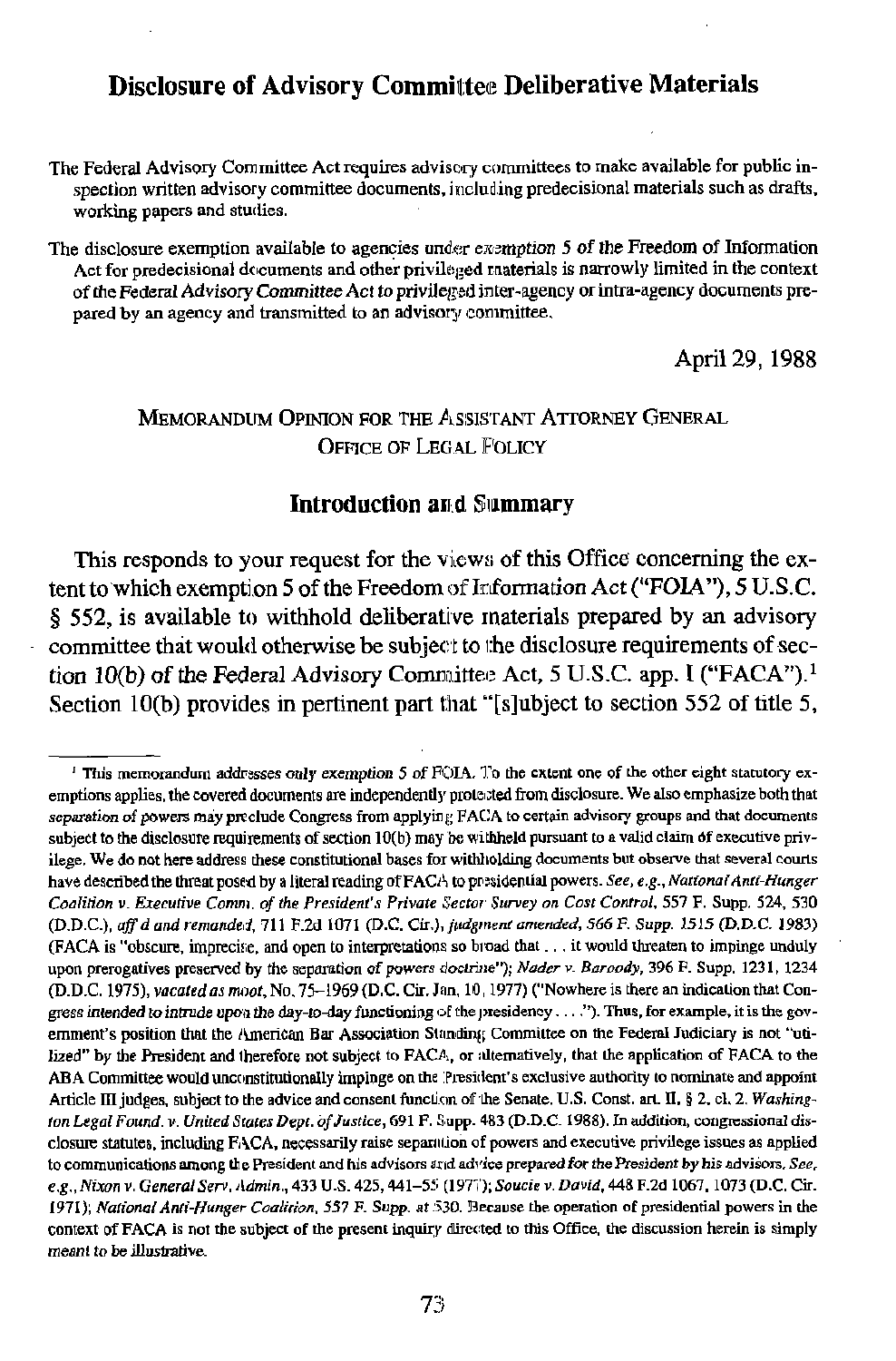United States Code, the records, reports, transcripts, minutes, appendixes, working papers, drafts, studies, agenda, or other documents which were made available to or prepared for or by each advisory committee shall be available fof public inspection."<sup>2</sup> Exemption 5 of FOIA exempts inter-agency and intra-agency deliberative or predecisional clocuments from disclosure.<sup>3</sup> The issue presented is the scope to be given to exemption 5 in light of section  $10(b)$ 's enumeration of deliberative documents such as working papers and drafts as being specifically subject to disclosure.<sup>4</sup>

We conclude that FACA requires disclosure of written advisory committee documents, including predecisional materials such as drafts, working papers, and studies.<sup>5</sup> The disclosure exemption available to agencies under exemption 5 of FOIA for predecisional documents and other privileged materials is narrowly limited in the context of FACA to privileged "inter-agency or intra-agency" documents prepared by an agency and transmitted to an advisory committee. The language of the FACA statute and its legislative history support this restrictive applicaticm of exemption 5 to requests for public access to advisory committee

<sup>3</sup> Exemption 5, 5 U.S.C. § 552(b)(5), provides that the disclosure obligations of FOIA do not "apply to matters that **ar-.** . . (5) mra-agency or inma-agency m~?morandums or letters which would **not** be available by law **to** <sup>a</sup> party other than an agency in litigation with the altency."

<sup>4</sup> Public Citizen Litigation Group has also requested DOJ to issue a policy statement clarifying that the deliberative process exemption does not "shield from public scritiny" the drafts, working papers, and other deliberative documents prepared by advisory committees. Public Citizen represented the ACLU in its suit to enjoin the Attor**nv Oeneral's** Commission **on** Pomographjr fror holding meetings until it released **drafts** and working papers. ACLU v. Attorizey General's Commission on Pornography, Department of Justice, No. 86-0893 (D.D.C. filed Apr. 3, 1986). Although the Commission initially assofed that the documents **were** covered by **5 as** incorporated by FACA, the parties stipulated a settlement providing for release of the documents and the suit was withdrawn.

<sup>5</sup> This Office has not previously addressed this issue directly. Soon after FACA was enacted, we noted the potential conflict between exemption 5 and section 10, but did not opine on the proper resolution of the issue. Memorandum for Dwight A. Ink, Assistant Director, Oi'fice of Management and Budget, from Roger C. Cramton, Assistant Attorney General, Office of Legal Counsel. Re: Treatment of Exemption 5 of the Freedom of Information *Acr in Denying Access* **lo Meetings** *andReo~rds* **q'hdeml** *Advisory Comnrilrees* **(Ian.** *2,* 1973). In 1974, we advised the Clemency Board that it was an advisory committee and therefore subject to the disclosure provisions of FACA. The memorandum by Assistant Attorney General Antonin Scalia identified three potentially applicable FOIA exemptions, but conspicuously did not cite exemption 5. Memorandum for the Clemency Board, from Antonin Scalia, Assistant Attorney General, Office of Legal Counsel (Sept. 24, 1974). In 1982, in the process of rendering an opinion that activities by staff members on task forces to President's Private Sector Survey on Cost Con-Uol did **not** fail **within** the ambit of PACA. wc nolci in **dim** and without andvsir that materials made available to committee had to be made available to the public under section 10(b), unless exempted under FOIA, in which case it "need not be raade publicly available under 10(b) of FACA." Memorandum for Fred F. Fielding, Counsel to the Resident, from Theodore B. Olson, Assistant Attorney General, Office of Legal Counsel, Re: President's Private **Secfor** *Survay* **orr Cost Control at** 7 **(Nov.** 1. IPSZ). **1Ve also** opinedin 1982 lhat advisory canmineedocumcnts **are**  available through FOIA requests made to the supervising agency and that the advisory committee must cooperate, but we did not specifically address the impact of exemption 5. Memorandum for Fred F. Fielding, Counsel to the President, from Larry L. Simms, Deputy Assistant Attorney General, Office of Legal Counsel, Re: Applicability of *the Freedom* ofinformotion *Act lo* **Federal** Advisor:i *Comnlinec* (Dec. 30. 1982).

<sup>-</sup>  Section 1O(b) **of** FACA reads in full:

Subject to section 552 of title 5, United States Code, the records, reports, transcripts, minutes, appendixes, working papers, drafts, studies, agenda, or other documents which were made available to or prepimd for orby each advisory **ccmmmi:lce** shall be available for public inspection and copying **ar**  a single location in the offices of the advisory committee or the agency to which the advisory com-<br>mittee reports until the advisory committee ceases to exist.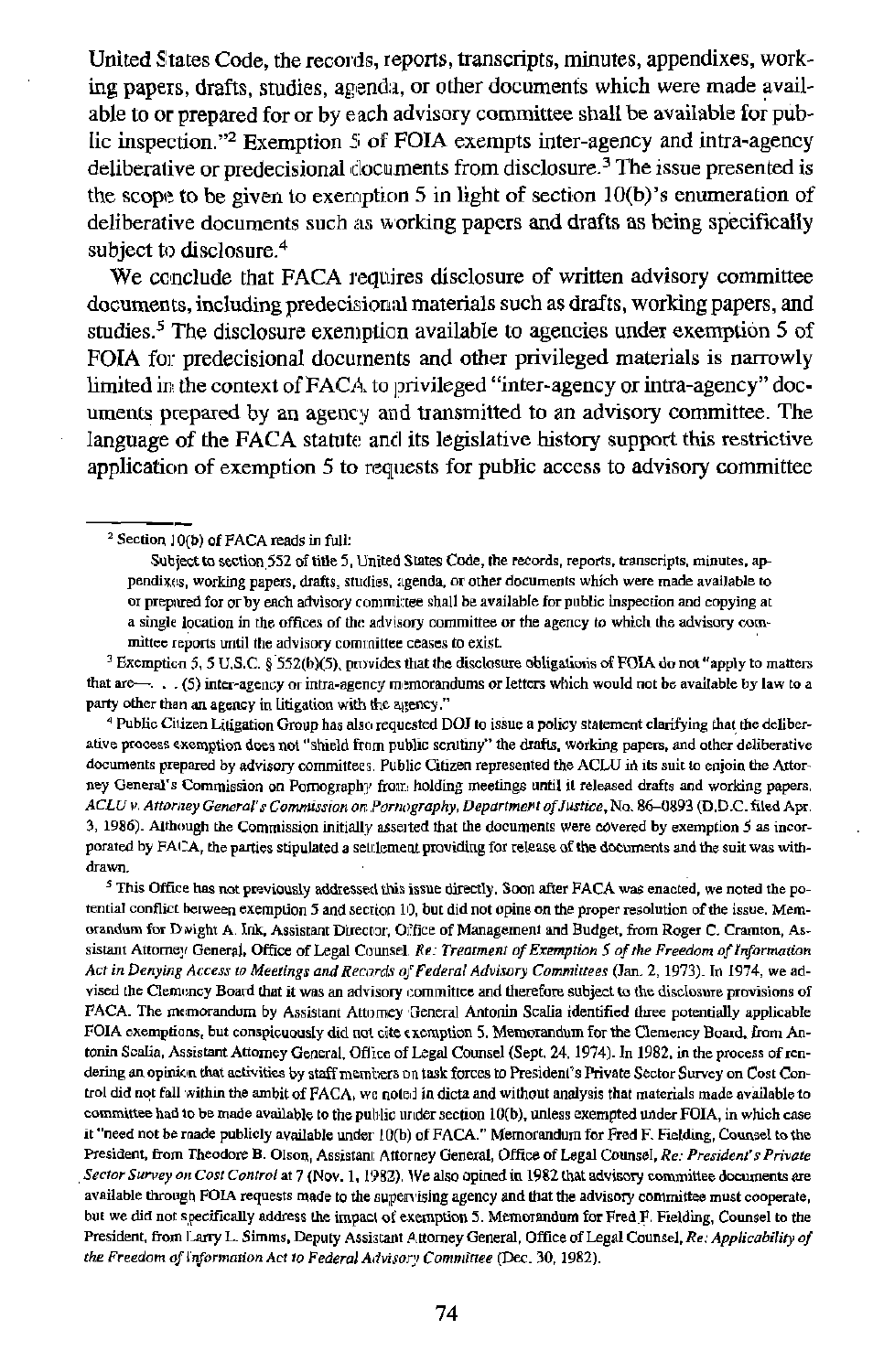documents. Moreover, since an advisory committee is not itself an agency, this construction is supported by the express language of exemption 5 which applies only to inter-agency or intra-agency materials.<sup>6</sup>

We ernphasize that despite these conclusions many documents that are part of the advisory committee process will not be subject to disclosure. Section  $10(b)$ itself applies only to materials made available to or pnepared for or by an advisory conmittee established by statute or reorganization plan or established or utilized by the President or an agency. 5 U.S.C. app. I, **\$5** 3(2), 10(b). Accordingly, in determining whether a document is to be disclosed the first issue is not whether it is subject to an exemption under  $5 U.S.C.$  §  $552$  but whether it meets this threshold definition.

#### **Analysis**

#### A. Defining the Class of Documents to which Section 10(b) Applies.

By the express terms of section  $10(b)$ , deliberative materials, in order to be subject to disclosure, must be "made available to or prepared for or by" an advisory conimittee, 5 U.S.C. app.  $I$ , § 10(b), which is established by statute or reorganization plan or "established or utilized by the *Fresident*" or an agency. *Id.* **5** 3(2)(B) (emphasis added).7 'Ibe courts and this Office have construed the concept of advisory committees established or utilized by the President or an agency to prechde section 10(b)'s application to the work prepared by a staff member of an advisory committee or a staffing entity within an advisory committee, such as an independent task force limited to gathering information, or a subcommittee of the advisory committee that is not itself established or utilized by the President or agency, so long as the material was not used by the committee as a whole. The reasoning behind the construction of the concept is straightforward:

[Such staffing entities or subcommittees] do not directly advise the President or any federal agency, but rather provide informat on and recommendations for consideration to the Committee. Consequently, they are not directly "established or utilized" by tlie President or any agcncy . . . .

*See National Anti-Hunger Co~rlition,* 557 *F.* Supp. at 529. *See also* Memorandum for Fred **H.** Wybrandt, Ct~ainnan, National Crime Information Center Ad- --

**<sup>&</sup>lt;sup>6</sup>** We do not address or express any opinion in this memorandum on the separate issue of the disclosure obligations of the agency under FOIA with respect to written materials delivered from an agency advisory committee to **anagency.** ' **PACA** (defines **an advisory comminee mi "any committee, board, comrniwnn, council, conference,** pancl, **mk** 

force, or other similar group, or any subcornmittee or other subgroup thereof, . . . which is---(A) established by **8b** statute or revrganization plan, or (B) established or utilized by the President, or (C) established or utilized by one  $\alpha$  **more agencies, in the interest of obtaining advice or recommendations for the President or one or more agencies or officers of the Federal Government." 5 U.S.C. app. I, § 3(2).**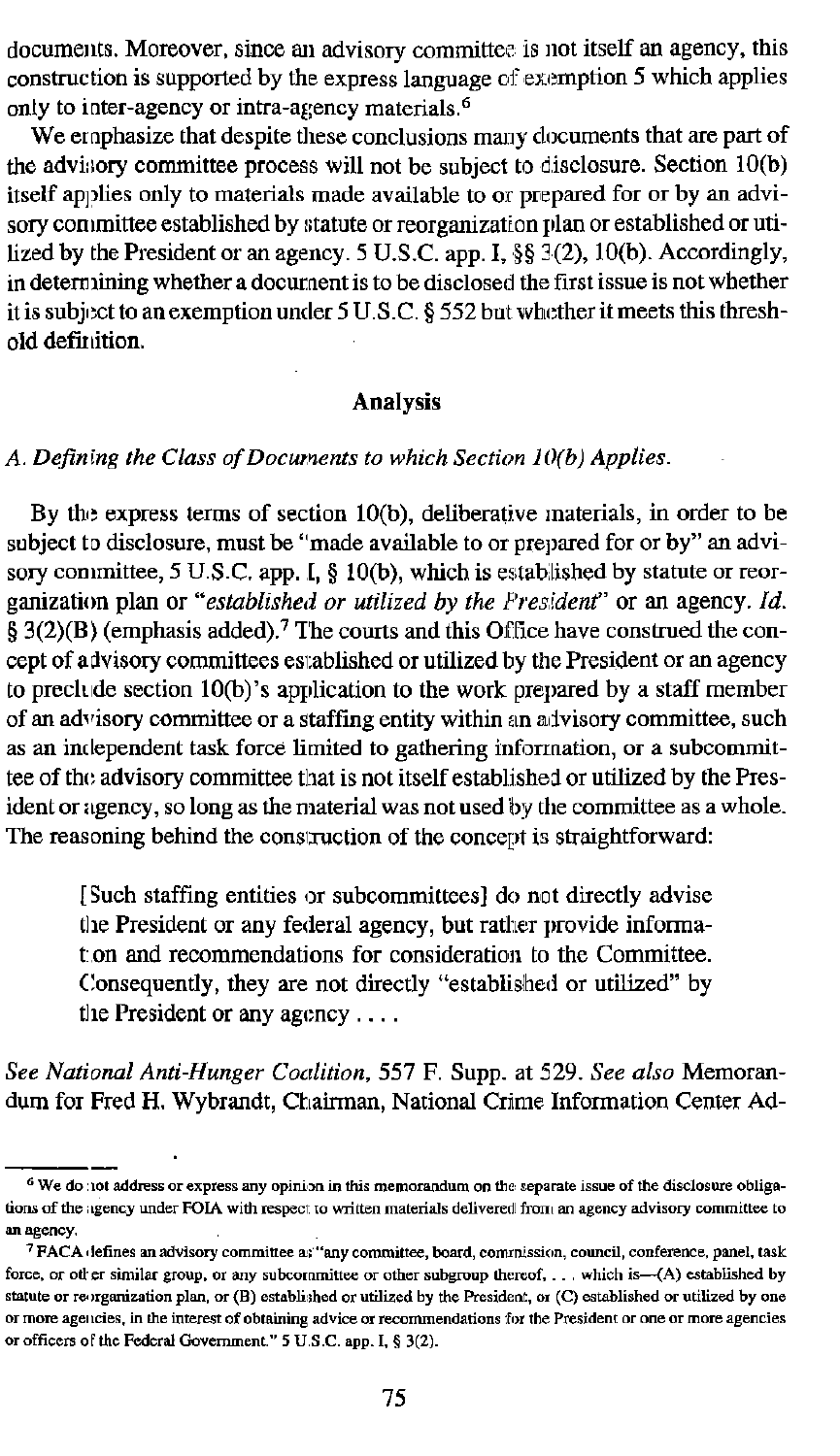visory Policy Board, from Douglas W. Kmiec, Deputy Assistant Attorney General. Office of Legal Counsel (Apr. 28, 1987) ("Wybrandt Memorandum"). This limi tation on section lO(b)'s disclosure requirement has important practical consequences. For example, the President established a presidential advisory committee, the President's Private Sector Survey on Cost Control ("Survey"), funded by the Department of Commerce, but whose staff had to be paid for by the private sector.<sup>8</sup> A non-profit Foundation for the Survey, chaired by members of the Executive Committee, organized the private staff into thirty-six task forces to gather information, perform studies, and draft recommendations and reports for the Executive Committee. Based on this structure, the district and appellate courts .concluded that the non-profit task forces were not subject to  $FACA$  because they did not provide advice directly to the President or any agency, but rather perfom~ed activities analogous to staff work. *National Anti-Hunger Coalition,* 557 F. Silpp. at 529-30; 711 F.2d at 1075-76.9

Based on the same reasoning, as well as an exhaustive survey of the FACA legislative history, this Office recently concluded that subcommittees of the National Crime Information Center ("NCIC") Advisory Policy Board are likewise not covered by FACA because they "perform preparatory work or professional staff functions in aid of, but not displacing, the actual advisory committee function performed by the Board." Wybrandt Memorandum at  $1.10$  Although each advisory committee structure **will** determine the results in a particular case, the general point can be made that FACA compels disclosure of a limited subset of information, namely the material used by the advisory committee or subgroup established or utilized by the ultimate decision-maker, which typically will be an agency or the President.

# *8. The Scope ofExemption 5 in the Context of Section lO(b)'s Disclosure Requ,irements.*

Assuming that documents are subject to section  $10(b)$ , we turn to the scope of FOIA's exemption 5 under FACA. First, it is necessary to presume that Congress did not intend to create an irreconcilable conflict between the two laws; *i.e.*, on the one hand, to protect deliberative advisory committee materials from public inspection via exemption **9,** but on the other, to order detailed disclosure of all "records, reports, transcripts, minutes, appendixes, working papers, drafts, stud-

<sup>&</sup>lt;sup>9</sup> Exec. Order No. 12369, sec. 3(e), 3 C.F.R. 190 (1983).<br><sup>9</sup> On the other hand, the subcommittee of ficially established by the Survey was held to be covered by FACA be**cause it ''is responsible far reviewing** rile **rark force rcpom and mhg detailed recommendations to the President**  and the affected federal agencies." National Anti-Hunger Coalition. 711 F.2d at 1072. The D.C. Circuit panel also states in dictum that if the task force reports were in fact not exhaustively reviewed and revised by the Executive Committee, but were merely *subber-stamped* recommendations given little or no independent consideration, it **would be within a district court's power to find that the provisions of FACA apply to the task forces as well. Id. at 1075-76** ~ ~

<sup>&</sup>lt;sup>10</sup> As in our prior opinion, however, "[w]e must emphasize that our opinion should not in any way be read as support for attempting to use subcommittees to evade the ... requirements of FACA." Wybrandt Memorandum at **9.**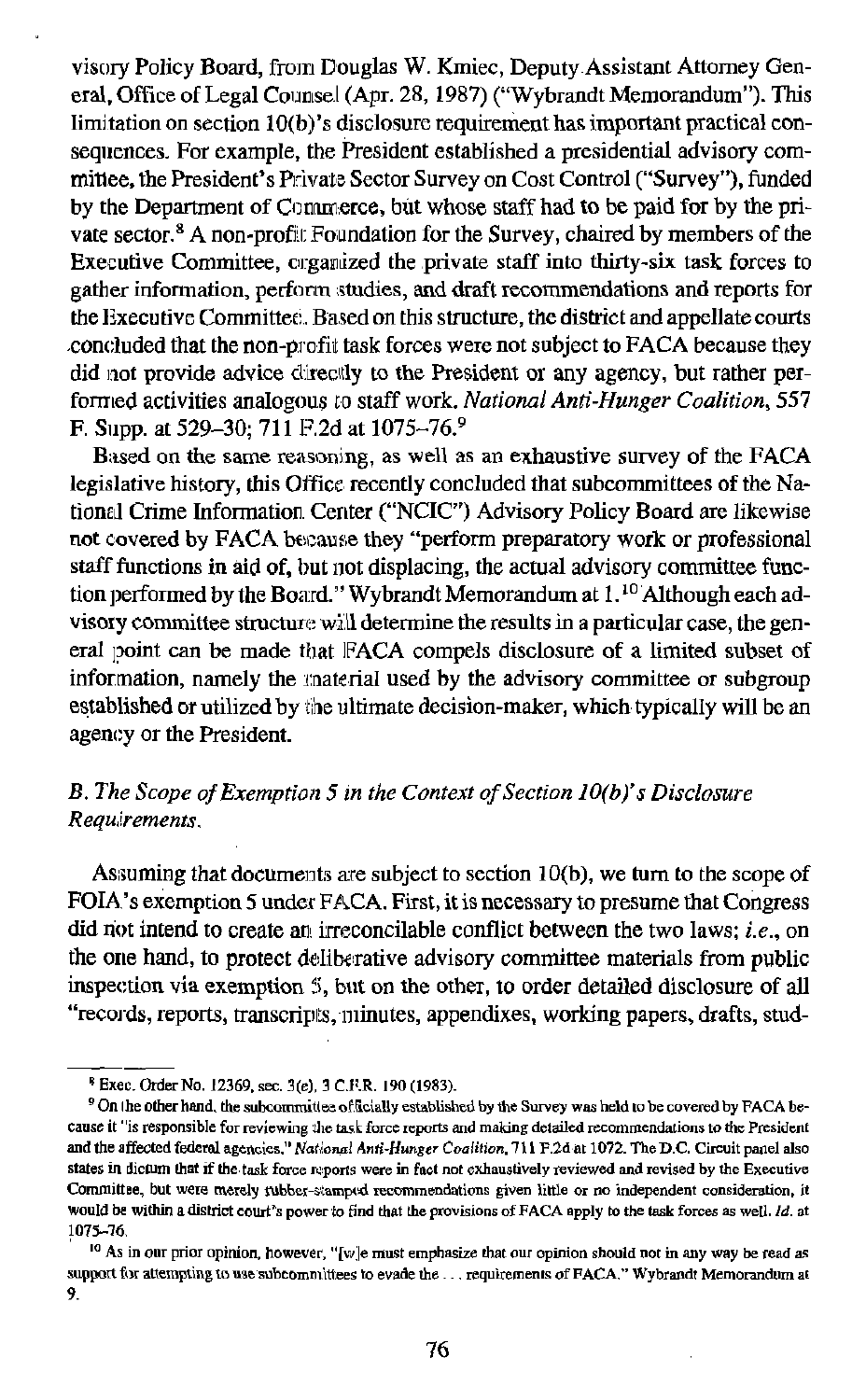ies, agenda, or other documents" that are otherwise covered by FACA.<sup>11</sup> The potential conflict is underscored by the obligation to disclose committee drafts. working papers and studies, whereas exemption 5 is designed to preserve the integrity of precisely these types of "predecisional" internal deliberations from public view.<sup>12</sup> The two objectives, if not harmonized, would present an insurmountable internal statutory conflict.

We conclude that exemption 5 is not generally applicable to materials prepared by or for an advisory committee, but that it does extend to protect privileged documents delivered from the agency to an advisory committee. This construction gives meaning to exemption 5 without vitiating Congress' enumeration of deliberative doc iments such as working papers and drafts as subject to disclosure. It is also supported by a close reading of exemption 5 itself. Because by its terms exemption 5 protects only inter-agency and intra-agency documents and because an advisory committee is not an agency, documents do not receive the protection of exemption 5 by virtue of the fact that they are prepared by an advisory committee. On the other hand, documents prepared by an agency do not lose the protection of exemption 5 by virtue of the fact that they are delivered to an advisory committee. $13$ 

At the outset, we note that the application of FOIA to advisory committees in the FACA statute is not a model of draftsmanship.<sup>14</sup> Most glaringly, Congress incorporated the FOIA exemptions, yet gave no explicit consideration to

<sup>13</sup> We express r.o opinion on the operation of exemption 5 in the context of a FOIA request to an agency.

<sup>14</sup> The courts have noted the ambiguity of the FACA statute generally, and the problems that would be created for the conduct of government affairs by the literal application of its terms. See, e.g., Natural Resources Defense Council v. Herrington, 637 F. Supp. 116, 118-21 (D.D.C. 1986); National Anti-Hunger Coalition, 557 F. Supp. at 530; Center for Avio Safety v. Tiemann, 414 F. Supp. 215, 223 (D.D.C. 1976), aff d in part, 580 F.2d 689 (D.C. Cir. 1978); Lombardo v. Handler, 397 F. Supp. 792, 800 (D.D.C. 1975), aff d, 546 F.2d 1043 (D.C. Cir. 1976), cert. denied, 431 U.S. 932 (1977).

 $11$  Pursuant to section 10(b), the right of public access to deliberative committee documents expires when the "committee ceases to exist." The material available for public inspection is thereaffer restricted by the statute to the "report made by every advisory committee and, where appropriate, background papers prepared by consultants." 5 U.S.C. app. I, § 13. The Director of OMB is responsible for filing this material, subject to FOIA, with the Library of Congress where it is maintained for public inspection in a depository. Id. The depository materials will presumptively not include the preparatory material covered by section 10(b), such as working papers, drafts, studies, and agendas, unless the materials are incorporated in the committee report or are appropriate background papers prepared by consul jants.

<sup>&</sup>lt;sup>12</sup> Exemption 5 in general protects agency documents that would normally be privileged in civil discovery. See NLRB v. Sears, Rosbuck & Co., 421 U.S. 132, 149 (1975). To date, the Supreme Court has recognized five privileges, including those expressly mentioned in the legislative history, as well as those that are "well-settled" in the case law or are "rough analogies" to privileges recognized by Congress, United States.v. Weber Aircraft Corp., 465 U.S. 792, 801-02 (1984). The privilege primarily at issue in the intersection of  $FOMA$  and FACA is that protecting advice and recommendations which are part of the deliberative processes of government.

In addition to deliberative process, exemption 5 protects attorney work product, Hickman v. Taylor, 329 U.S. 495, 509-10 (1947); FTC v. Groller, Inc., 462 U.S. 19, 25-28 (1983), matters covered by attorney-client privilege, NLRB, 421 U.S. at 154, confidential commercial information generated to award contracts, Federal Open Market Comm. of the Fed. Reserve Sys. v. Merrill, 443 U.S. 340, 360 (1979), third-party witness statements to military investigators, Weber Aircraft, 465 U.S. at 792, and perhaps other privileges as well, see Durns v. United States Dept. of Justice, 804 F.2d 701 (D.C. Cir.), reh'g en banc denied, 806 F.2d 1122 (D.C. Cir. 1986) (presentence reports); Hoover v. United States Dep't. of Interior, 611 F.2d 1132, 1138-42 (5th Cir. 1980) (expert witness reports).